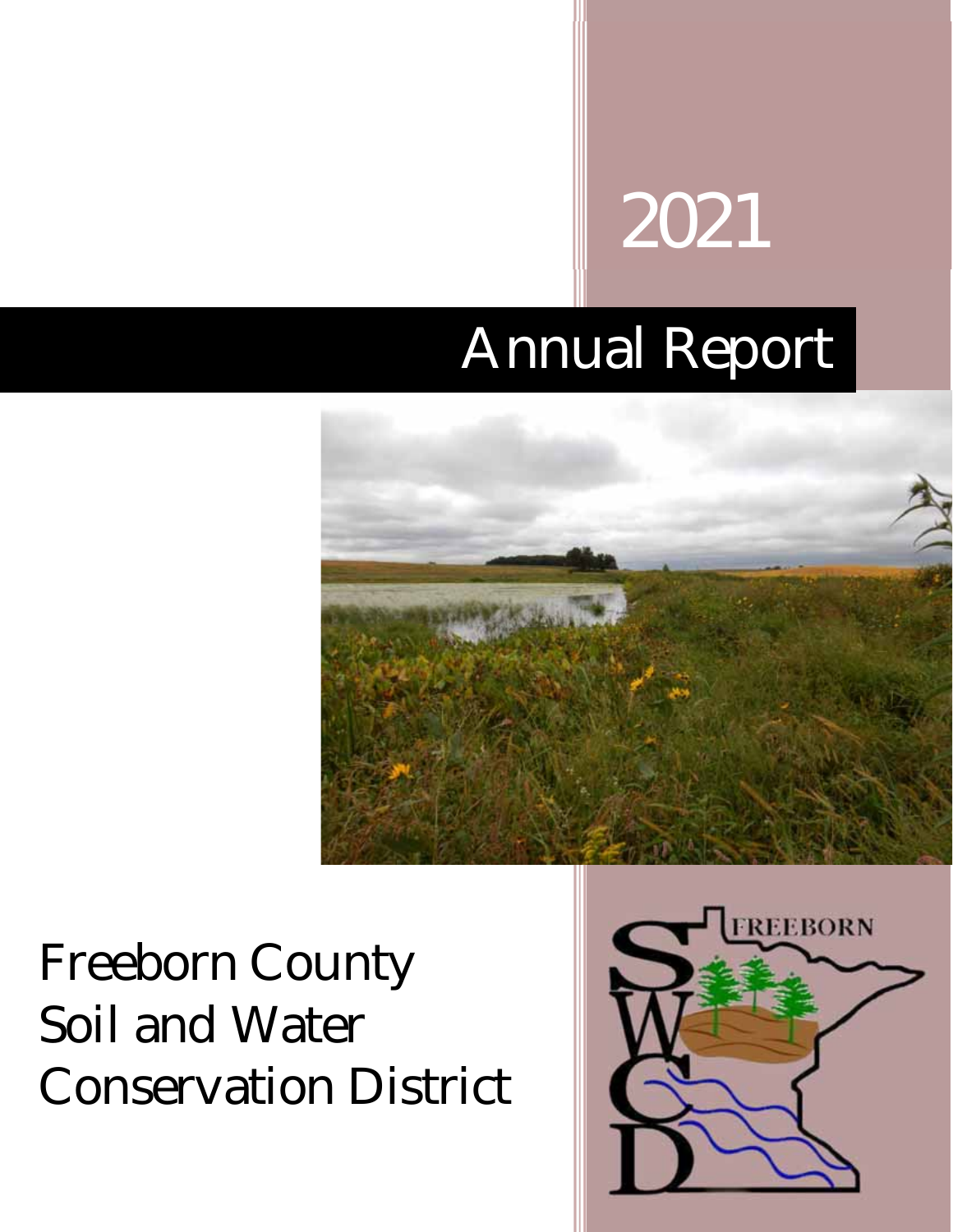### **Services Provided by Freeborn County Soil & Water Conservation District**

- Engineering planning, layout, and construction supervision of conservation practices such as grassed waterways, water and sediment control basins, and grade stabilization structures.
- Administration of the State Cost-Share Program for conservation practices.
- Administration of the ReInvest in Minnesota (RIM) Easement Program.
- Administration of the Conservation Reserve Enhancement Program (CREP) Easement Program.
- Administration of the Minnesota Agricultural Water Quality Certification Program (MAWQCP).
- Administration of the Freeborn County Soil & Water Conservation District No-Till Drill Program.
- Farmstead and field windbreak design, species selection, tree sales, on site layout, and planting equipment rental.
- Assisting with the implementation of the Ag Best Management Practices loan program. These funds are made available through the State Revolving Fund and are administered by the MN Dept. of Ag.
- Assisting landowners with compliance issues with the Minnesota Wetland Conservation Act (WCA), which was passed in 1991. This may include reviewing maps to determine potential applicability of the Act or discussing alternatives in cooperation with the LGU and Technical Evaluation Panel (TEP) Membership. Also, assistance with the Soil loss ordinance.
- $\div$  Conservation compliance planning and assistance with other aspects of the current Farm Bill.
- Consultations for the Rural Finance Authority Young Farmer Program.
- Assisting and working cooperatively with various conservation partners.
- Conservation education projects, demonstrations, and workshops.
- Sponsorship of the Local Workgroup for Environmental Quality Incentive Program (EQIP).
- Partnership with local producers and conservation partners through the Freeborn Area Soil Health Team.

#### **Mission Statement**

*To serve the residents of Freeborn County by creating an awareness of soil and water resource concerns, by offering practical alternatives to manage these concerns, and by providing technical assistance (as local resources allow) to apply and maintain best management practices (BMPs) that impact water quality while sustaining soil productivity and land-user profits.*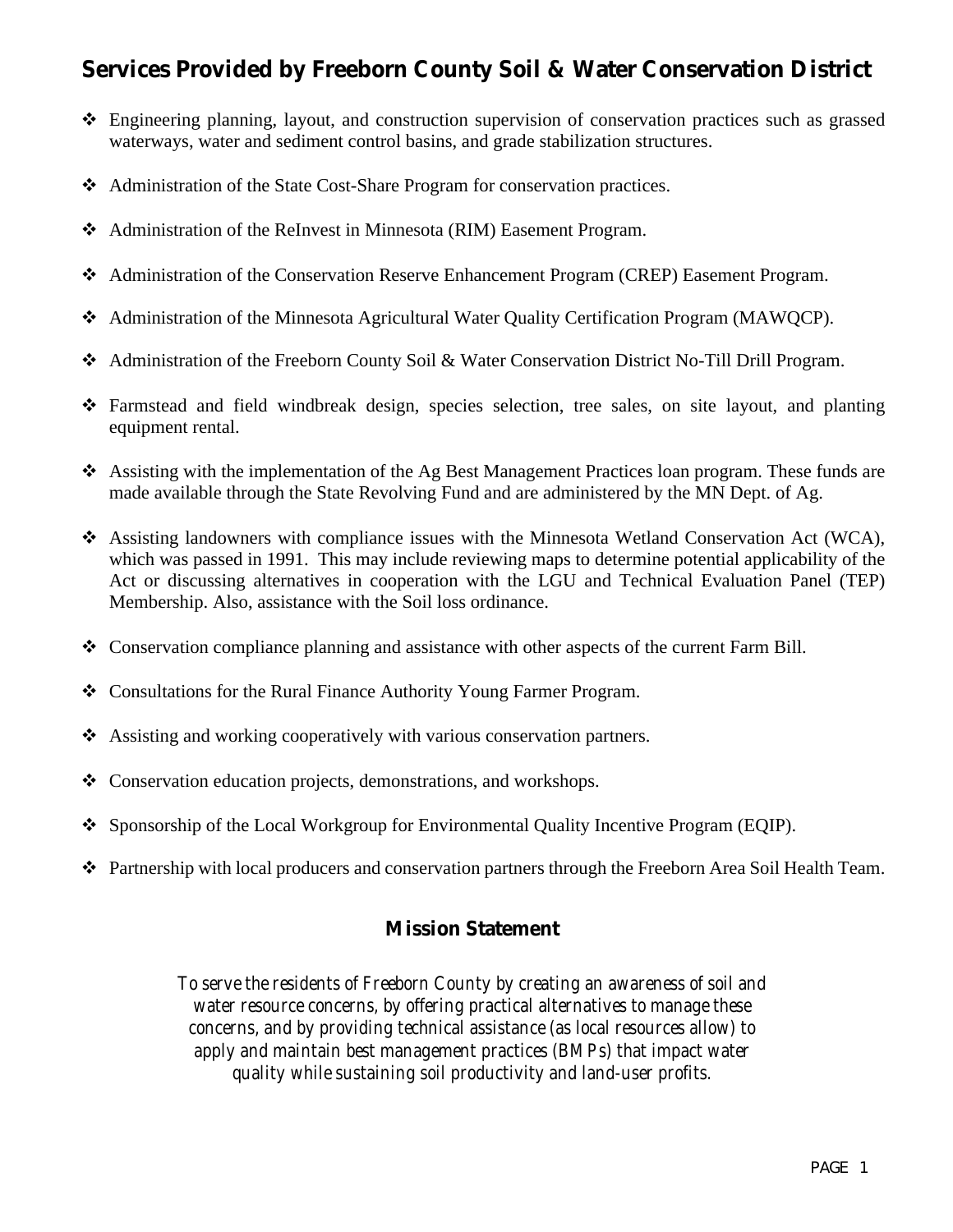#### **From the Chairman**

As we moved into 2021 it seemed as though COVID19 was not going away anytime soon. Our staff again were tasked with working with producers creatively as the public was not allowed into our office building. That meant meeting producers in the field, outside the office building, and electronically.



We were able to add to our staff this year, and we are finally at full staffing capacity. Newer staff are busy learning tools they need to work with our producers and carry out our mission. This also helped our more seasoned staff to hone in on their skills instead of just putting out fires. We now have a certified wetland professional, a drone operator, and a certified conservation planner-will be completed early 2022.

It was another great weather year for getting projects installed. Several projects were completed including wetland restorations, waterways, basins, and cover crops. Our tree program was such a success with the drive through approach that we adopted that moving forward.

Staff kept on top of all our existing workload and programs including but not limited to; Conservation Reserve Enhancement (CREP) projects installed, and new applications taken, Minnesota Ag Water Quality Certification Program (MAWQCP) sign-ups and certifications, One Watershed One Plan (1W1P) planning, MN Buffer Law compliance, ReInvest in MN site checks, and State Cost Share projects site checks. You can read more details in the articles that follow in this report.

New this year was the approved Cedar/Wapsipinicon Comprehensive Watershed Management Plan. This is a partnership of counties, SWCDs, and watershed districts in this planning area. What this means is the state's SWCDs, watershed districts, and counties align all their water plans into a watershed-based approach instead of multiple plans in the watershed. Each entity has a seat at the table and participates in prioritizing, setting measurable goals and desired outcomes. Public input is also welcomed in the planning process.

This funding was not meant to replace, but rather enhance current cost share options available to producers. This additional funding source not only helped to fund projects but also has allowed us to share staff to get more conservation projects on the ground, and to promote conservation practices in the planning area. We are excited to work with these partners and have already funded three cover crop contracts, one structure, and a well sealing. Our SWCD has five watersheds and is currently working on two more of these plans, one is in the Shell Rock River and Winnebago watersheds and the third one is in the LeSueur watershed. A fourth one in the Blue Earth watershed will be worked on in the next two years. Freeborn County and SWCD opted out of the Cannon watershed as it is a very small part of our county.

Our board took the initiative of creating a new local SWCD cost share. This cost share is to help fund projects that couldn't be funded by other sources. We currently are working on one project with this funding.

On behalf of our SWCD Board of Supervisors, I would like to thank all the local agencies, organizations, other local units of government and individuals that work in cooperation with us to deliver conservation programs and "put conservation on the land" in 2021. They include the following:

- Landowners & operators
- Freeborn County Board of Commissioners
- Freeborn County Environmental Services
- Minnesota Board of Water & Soil Resources (BWSR)
- USDA Natural Resources Conservation Service (NRCS)
- USDA Farm Service Agency (FSA)
- SE Tech Support Joint Powers Board
- Greater Blue Earth River Basin Alliance (GBERBA)
- Ducks Unlimited, Pheasants Forever, MN Waterfowl Assn., MN DNR, US Fish & Wildlife, Shell Rock River Watershed District, Turtle Creek Watershed District, Cedar River Watershed District, Mower SWCD, Dodge SWCD, and others.
- Minnesota Pollution Control Agency (MPCA)
- Minnesota Department of Agriculture (MDA)

We hereby submit the following Annual Report of Soil and Water Conservation Activities for calendar year 2021.

Christopher Dahl, Chairman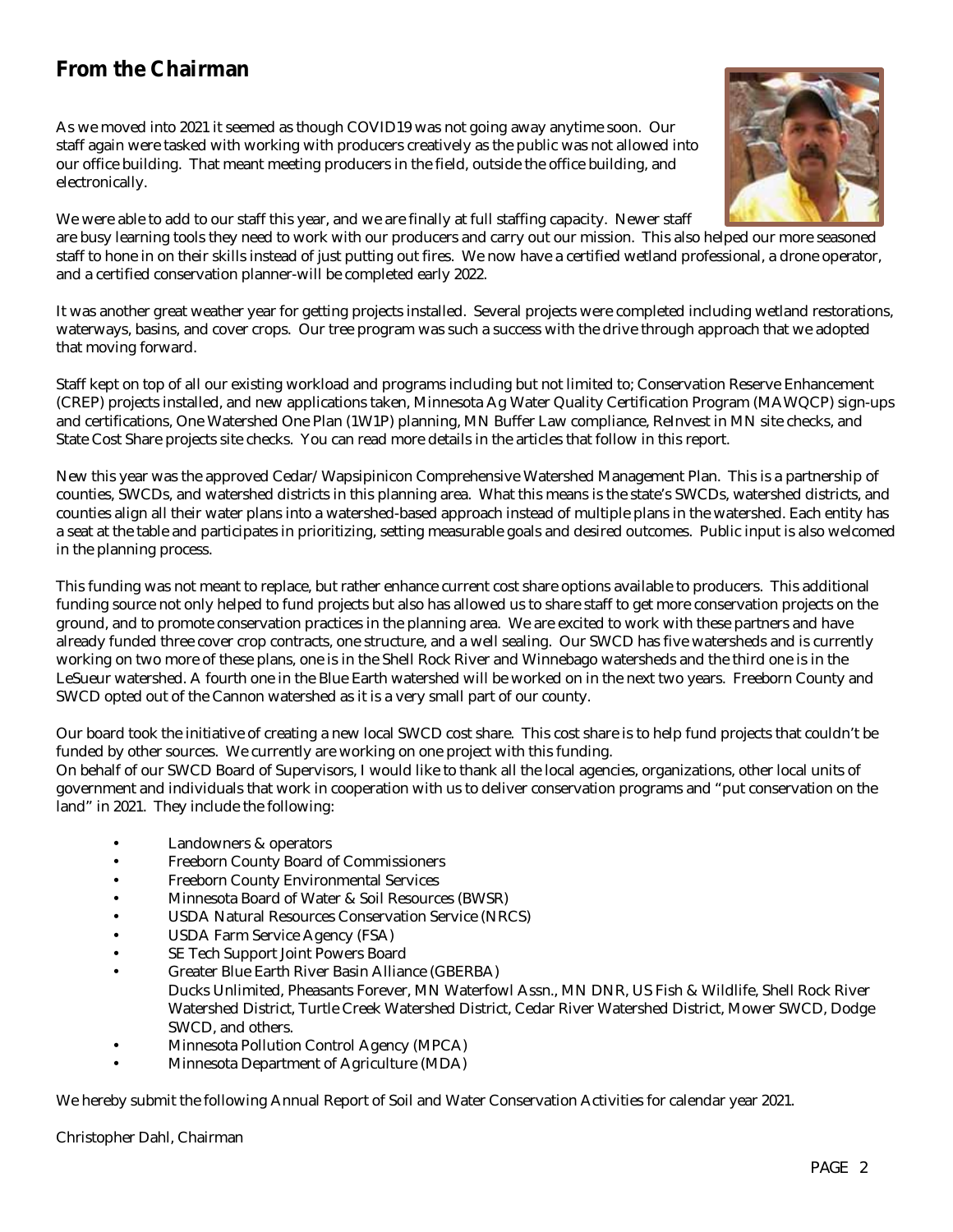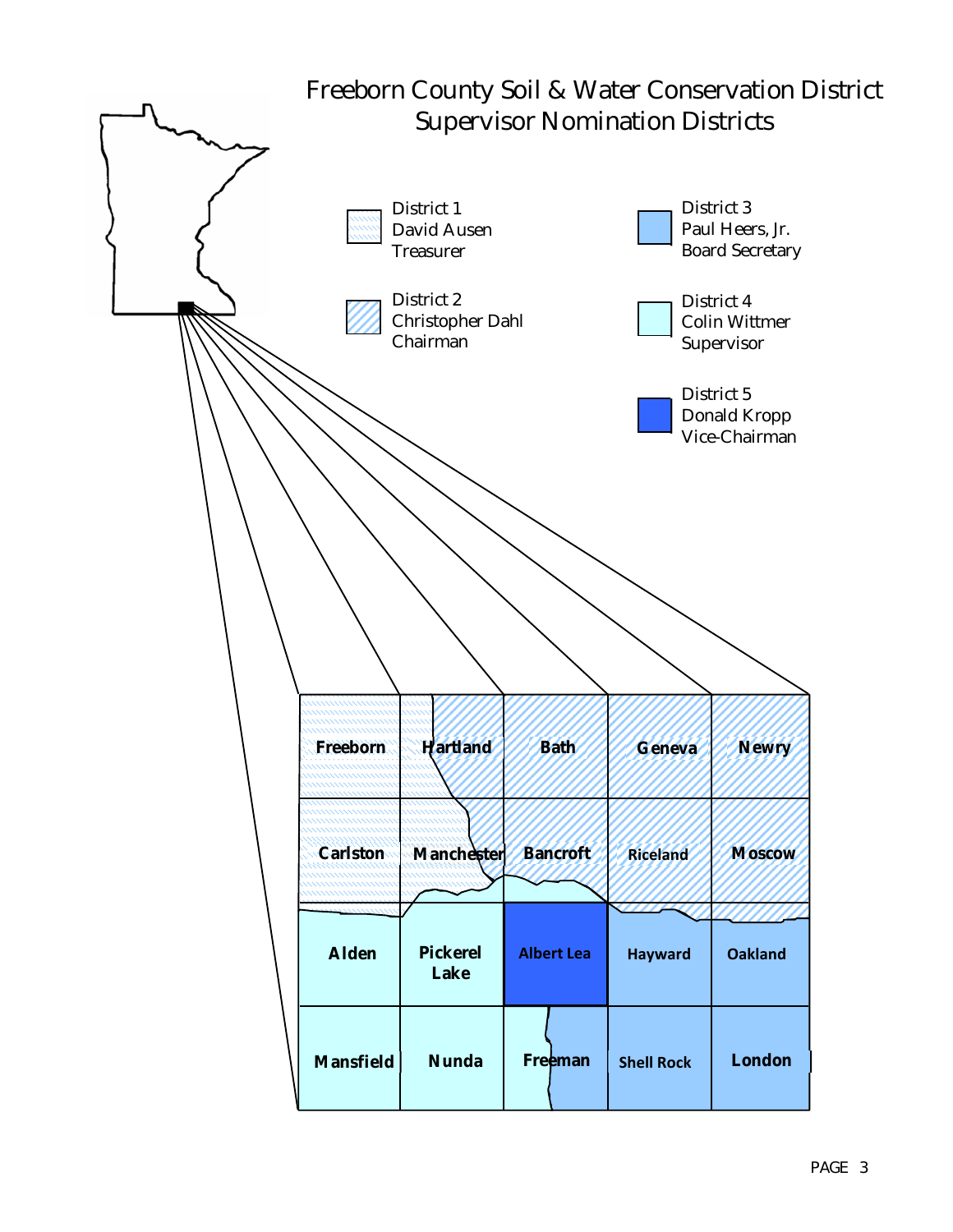# **Freeborn County Soil & Water Conservation District**

#### **SWCD Board Members (Left to Right)**

Christopher Dahl - Chairman Paul Heers Jr – Board Secretary Donald Kropp – Vice-Chairman David Ausen - Treasurer Colin Wittmer - Supervisor

#### **SWCD Staff (Left to Right)**

Lindsey Zeitler – Resource Conservationist Brittany Dawson – District Technician Mark Trnka – Conservation Technician Chad Billat – Private Lands Biologist Brenda Lageson – District Manager

#### **NRCS Staff**

Gary Kurer – Area 19 Customer Service Team Lead (Pictured) Samuel Jameson – Agricultural Engineer Karen Stensrude – SiNew Clerk Barbara Marshall – Farm Bill Technician

Technical assistance was provided to the district by NRCS MN

Rick Berscheid, Assistant State Conservationist, FO Christiane Roy, GIS Specialist Nicole Sternquist, Area Engineering Aaron Janz, Area Program Specialist Jim Fritz, Area Resource Conservationist Kyle Welch, ITS Daniel Nath, Area Resource Soil Scientist Lisa Ihlenfeld, Area Admin. Coordinator Charlie Blackburn, Civil Engineering Technician





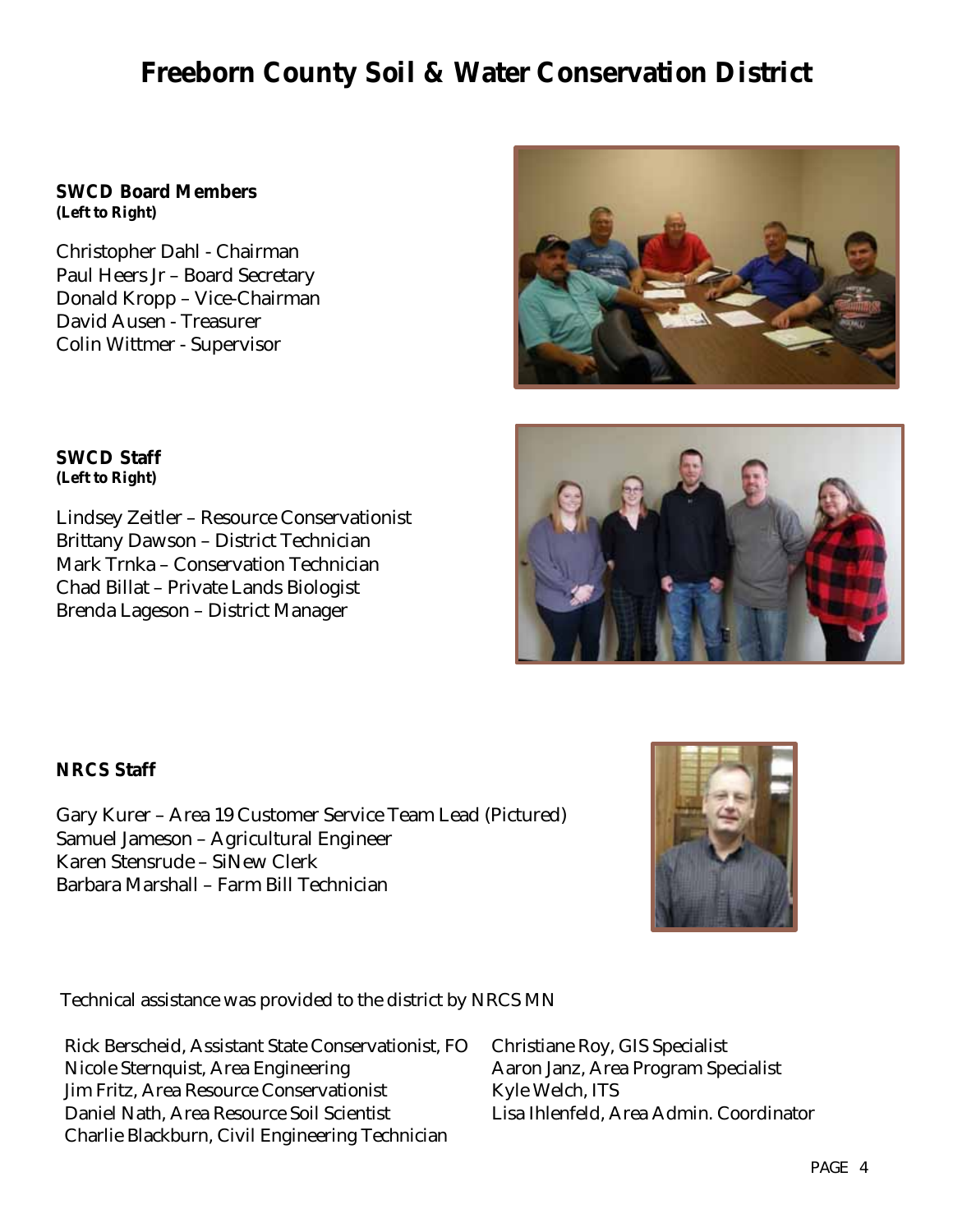# **Annual Report Highlights**

#### **Honoring the 2020/2021 Conservationists of the Year**

On Tuesday, December 14, 2021 Bruce and Stuart Ness of Albert Lea were honored at the Minnesota Association of Soil and Water Conservation Districts Annual Convention and Trade-Show in Bloomington.

The Nesses were chosen as the Freeborn County Soil and Water Conservation District Conservationists of the Year, but due to COVID the 2020 Annual Convention and Tradeshow were modified to a virtual platform which did not allow for the recognition of those individuals chosen as Conservationists of



**The Nesses are pictured at the MASWCD convention displaying their sign indicating they are Freeborn County's Outstanding Conservationist of the year.** 

the Year. The Freeborn County SWCD Board of Supervisors and staff decided to keep the Nesses as the Conservationists of the Year for 2021, so they had the opportunity to be honored and recognized for their hard work and dedication to conservation efforts at the 2021 Convention.

Bruce and Stuart utilize no-till and vertical tillage in a corn/soybean rotation, which helps minimize soil erosion and loss from wind and water. In addition to their tillage practices the Nesses use cover crops which helps improve soil health by increasing diversity and maintaining living roots in the ground as well as minimizing the impacts to surface water and groundwater.

We want to thank Bruce and Stuart as well as their families for taking the time to attend the Convention and commend them on all their hard work to conserve and improve our soil and water resources in Freeborn County.

#### **Representative Meetings and Legislative Briefing**

On March 17, 2021 Freeborn County SWCD Supervisor Paul Heers Jr., SWCD Manager Brenda Lageson, and District Technician Brittany Dawson joined the Mower County SWCD via Zoom for a meeting with area Representatives. The meeting was led by Justin Hanson, Mower County SWCD Manager and attended by Representative Bennet and Representative Mueller. Topics that were discussed included the importance of continued support for Capacity Funding, overviews of the Mower County SWCD's Annual Report and Freeborn County SWCD's 2020 Accomplishments. Representative Bennett asked about the differences between Watershed Districts and SWCDs, the origins of SWCDs, and why SWCDs were created. This discussion provided Representatives Bennet and Mueller with a better idea of the work SWCDs complete on agricultural lands and how they assist with the conservation of soil and water. Representative Mueller, as a new Representative, gained a better understanding from this discussion on the type of work SWCDs do. Although the meeting was brief Hanson was able to emphasize the importance of projects SWCD Staff are a part of and the work they complete.

March 18, 2021 provided the opportunity for Heers Jr, Lageson, and Dawson to attend the virtual 2021 MASWCD Legislative Briefing. The briefing kicked off with MASWCD President Paul Krabbenhoft welcoming everyone which was followed by updates from Senator Rudd and Representative Ecklund. The focus was on funding and policy updates during the 2021 Legislative Session. Sheila Vanney presented on the MASWCD Legislative Platform and how these topics have been addressed by committees and legislators. Angie Becker Kudelka, BWSR Assistant Director, updated attendees on the Governor's Budget and policies. A discussion on messaging with Legislators and the logistics of communication provided insight into understanding the importance of conveying MASWCD and SWCD message when talking to legislators. After some closing comments from Krabbenhoft the meeting was adjourned.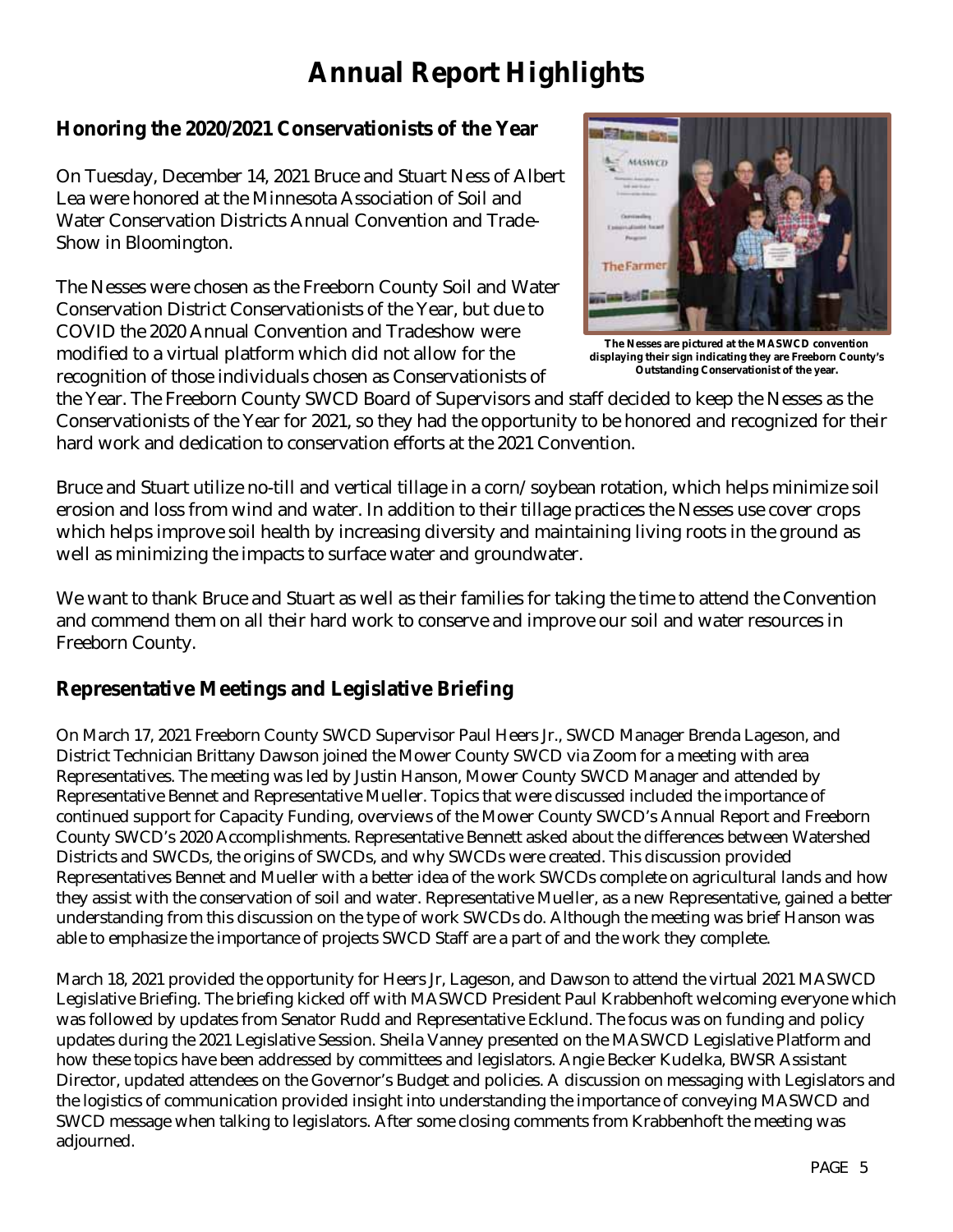#### **Annual Tree Program**

The Freeborn County Soil & Water Conservation District's annual tree program provides local, urban, and rural landowners an opportunity to obtain good quality trees at an affordable price. The SWCD offers 30+ species of trees that are suited for conservation practices such as shelterbelts and wildlife plantings. Along with trees, the SWCD offers tree mats, fertilizer, and tree tubes to help increase planting success. For large shelterbelts or windbreak plantings, the SWCD has a tree planter available for rent. The SWCD offers landowners planning assistance that includes site specific tree species recommendations, spacing recommendations, and maintenance advice.



**Bare root trees packaged for SWCD tree order pick-up.** 

11,873 trees and shrubs were planted throughout the Freeborn County area through the SWCD's tree program in 2021. The SWCD sold many bare root and potted trees, which included both evergreen and deciduous. Each of the trees sold will provide financial, aesthetic, wildlife, soil, water, and air quality benefits for years to come.

#### **One Watershed One Plan (1W1P)**

Freeborn County is a little unique as it has five major watersheds while some counties may only have as few as one, so we are participating in three current planning efforts.

The Cedar River – Wapsipinicon Watersheds, Shell Rock River – Winnebago River Watersheds, and the Le Sueur River Watershed. The Shell Rock River and Winnebago River watershed are being combined into one planning area. This does not mean the two watersheds are combining, just the planning area for funding priority concerns. The Blue Earth watershed will be addressed soon and has yet to start the planning process.



**Freeborn County Major Watersheds.** 

Each of these three 1W1P efforts are currently at different stages in the process.

The Cedar – Wapsipinicon 1W1P has started to fund projects with contracts being approved for the implementation of three years of Cover Crops and one for a Grassed Waterway.

The Shell Rock – Winnebago 1W1P is nearing completion and is heavy into the planning stage, addressing priority concerns, and how to fund those concerns.

Le Sueur River 1W1P has started the planning process and held a kick-off event on September 16 to get public input.

Once these plans are implemented, they will replace individual water plans and are good for ten years. Funding for priority areas and projects will be a non-competitive grant and is available to all partners without creating a new unit of government.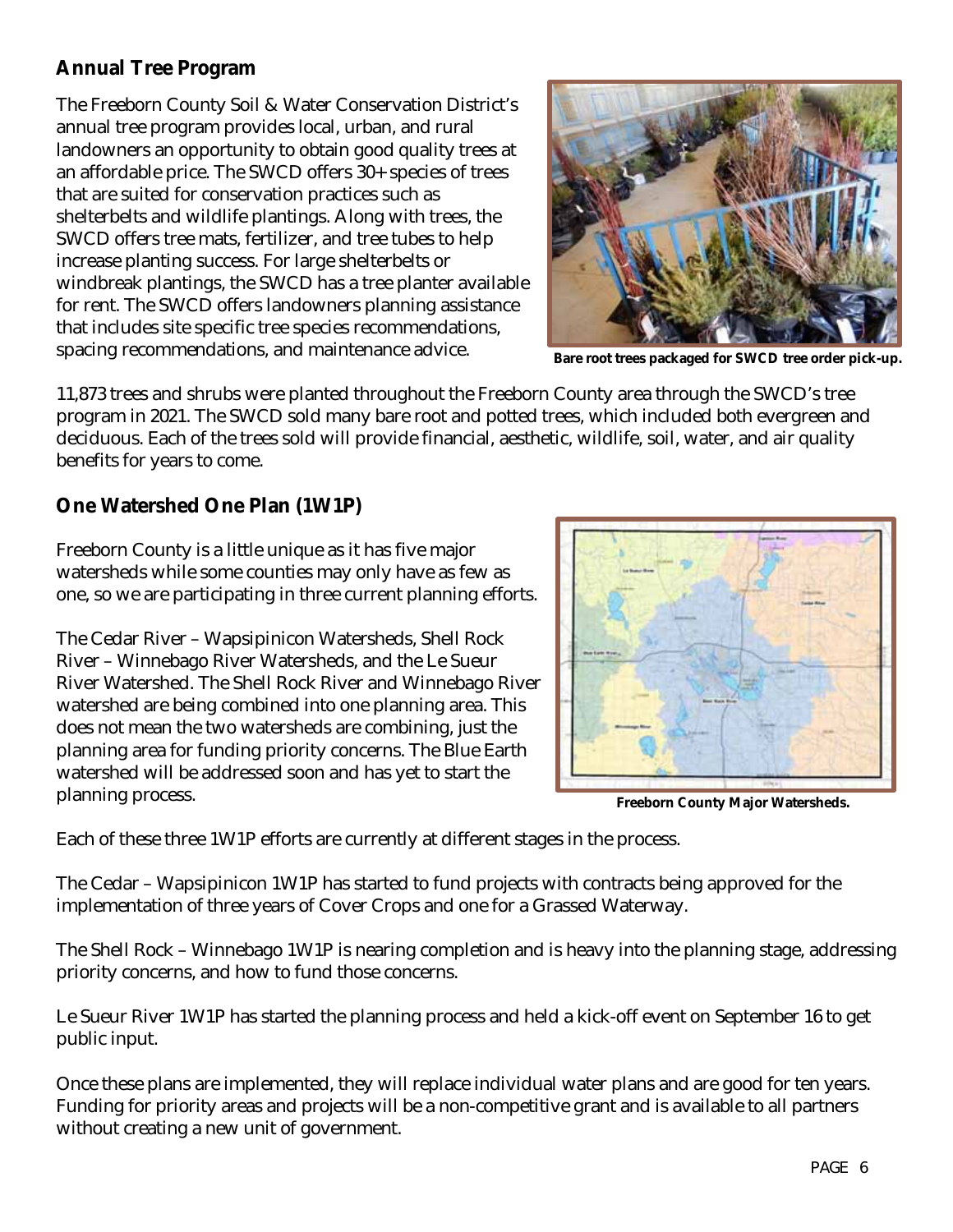#### **Volunteer Rain Gauge Network**

The State Climatology Network helps sponsor our local rain gauge reporting program. We have 20+ volunteers that take daily rain totals, tally them up, and send them in to our office. Our staff then records these totals on the State Climatology web site. https://climateapps.dnr.state.mn.us/hidenannual/

| 2021 FREEBORN Monthly Precipitation, Totals  |                          |            |                          |                                                                              |                    |                                 |
|----------------------------------------------|--------------------------|------------|--------------------------|------------------------------------------------------------------------------|--------------------|---------------------------------|
| CC ttt<br>55 00000000<br>rr.<br>nnnn         | <b>FEB</b><br><b>JAN</b> | <b>MAR</b> | APR<br>MAY<br><b>JUN</b> | <b>AUG</b><br>JUL<br><b>SEP</b><br><b>OCT</b><br><b>NOV</b>                  | <b>DEC</b><br>AGR. | GRO<br><b>HYD</b><br><b>ANN</b> |
| 24 101N 19W 35<br><b>SWCD</b>                |                          |            |                          | .54 4.17 2.74 3.3013.67 2.09 2.22                                            |                    | 25.97                           |
| 24 101N 20W 17<br><b>SWCD</b>                | 1.00                     | .851.68    |                          | $.61$ 4.81 2.18 2.9610.03 1.99 1.96 1.20                                     |                    | .70 29.20 29.51 29.97 21.97     |
| 24 101N 23W<br>- 8<br><b>SWCD</b>            | 1.20                     | .492.59    |                          | .85 4.27 2.65 2.13 7.94 2.48 1.81                                            |                    | .74 .72 27.12 27.66 27.87 19.47 |
| 24 102N 19W 25<br><b>SWCD</b>                |                          |            |                          | .80 4.40 3.02 1.61 9.72 1.82                                                 |                    | 20.57                           |
| 24 102N 19W 36<br><b>SWCD</b>                |                          |            |                          | .75 5.85 2.61 1.3911.69 2.07                                                 |                    | 23.61                           |
| 24 102N 21W 8<br><b>SWCD</b>                 |                          |            |                          | 2.11 7.11 2.33 1.37 1.22                                                     |                    |                                 |
| 24 102N 21W 13<br><b>SWCD</b>                |                          |            |                          | 1.90                                                                         |                    |                                 |
| 24 102N 21W 16 ALBERT L<br><b>NWS</b>        | .68                      |            |                          | .47 2.31 .78 5.55 2.11 3.20 7.08 1.92 2.46 1.07                              |                    | .98 26.94 27.26 28.61 19.86     |
| 24 102N 21W 16<br><b>SWCD</b>                | .85                      | .832.62    |                          | .83 4.61 2.85 3.62 7.55 2.33 1.89 1.06                                       |                    | 2.50 28.19 29.14 31.54 20.96    |
| 24 102N 21W 16<br><b>SWCD</b>                | .72                      | .391.34    |                          | .80 4.28 3.05 3.20 6.98 2.33 1.54 1.16                                       |                    | .75 24.92 25.92 26.54 19.84     |
| 24 102N 21W 17<br><b>SWCD</b>                | .41                      |            |                          | .77 1.78 1.01 5.22 3.28 3.40 7.55 2.45 1.83 1.01 .49 27.85 28.38 29.20 21.90 |                    |                                 |
| 24 102N 22W<br><b>SWCD</b>                   |                          | 1.79 .71   |                          |                                                                              |                    |                                 |
| 24 102N 22W 10<br><b>SWCD</b>                |                          |            |                          | .65 6.30 2.10 2.45 6.85 2.30 1.70                                            |                    | 20.00                           |
| 24 102N 23W 31<br><b>SWCD</b>                | .65                      |            |                          | .35 1.45 1.19 4.07 3.41 1.40 6.85 2.16 .85                                   |                    | .26 .82 25.47 25.36 23.46 17.89 |
| 24 102N 23W 36<br><b>SWCD</b>                | .43                      | .251.89    | ×<br>.57                 | 6.03 2.25 6.63 2.11 1.57                                                     | $.71 \t .70$       |                                 |
| 24 103N 19W<br>$\blacksquare$<br><b>SWCD</b> |                          |            |                          | .69 4.39 2.03 2.54 8.76 2.17 2.09                                            |                    | 19.89                           |
| 24 103N 19W 21<br>SWCD                       |                          |            | 1.05 .58 4.87            |                                                                              |                    |                                 |
| 24 104N 22W<br><b>SWCD</b>                   |                          | 1.56       |                          | .86 2.78 2.50 3.10 6.54 1.56 1.48<br>.85                                     |                    | 16.48                           |
| 24 104N 22W<br>- 9<br><b>SWCD</b>            | .63                      | $.65$ 1.32 |                          | .98 4.19 2.65 3.52 8.12 1.54 1.54                                            |                    | .85 .25 27.23 27.04 26.24 20.02 |
| 24 104N 22W 35<br><b>SWCD</b>                |                          |            |                          | .54 6.70 1.68 4.30 4.84 1.98 1.72                                            |                    | 19.50                           |
| 24 104N 23W 36<br><b>SWCD</b>                |                          | 1.42       |                          | .89 3.86 1.65 4.45 5.54 1.18 1.83<br>.72                                     |                    | 16.68                           |
| county averages                              | $.73$ $.56$ 1.75         |            |                          | .77 4.72 2.74 2.78 7.97 2.05 1.74                                            | .90                | .88 27.12 27.53 27.93 20.29     |
| $#$ of obs                                   | 9                        | 9<br>13    | 17<br>19<br>17           | 19<br>18<br>18<br>16                                                         | 12<br>9<br>8       | 8<br>8<br>16                    |

#### **Freeborn Area Soil Health Team**

The Freeborn Area Soil Health Team is made up of local producers, private businesses, and government organizations interested in promoting soil health techniques. Team meetings were held monthly in 2021 virtually via ZOOM. The COVID-19 pandemic again proved to be problematic for education and outreach activities.

The 2021 winter workshop was cancelled because of the pandemic. However, once conditions began to improve the team was able to hold 2 separate field days at farms in Freeborn County and Steele County. There were approximately 30 attendees at each event where discussions focused on soil health demonstrations, the rainfall simulator, equipment, and practices each producer was implementing.



**Producers gather around a rainfall simulator at a local soil health event to learn about the importance of keeping the soil covered.**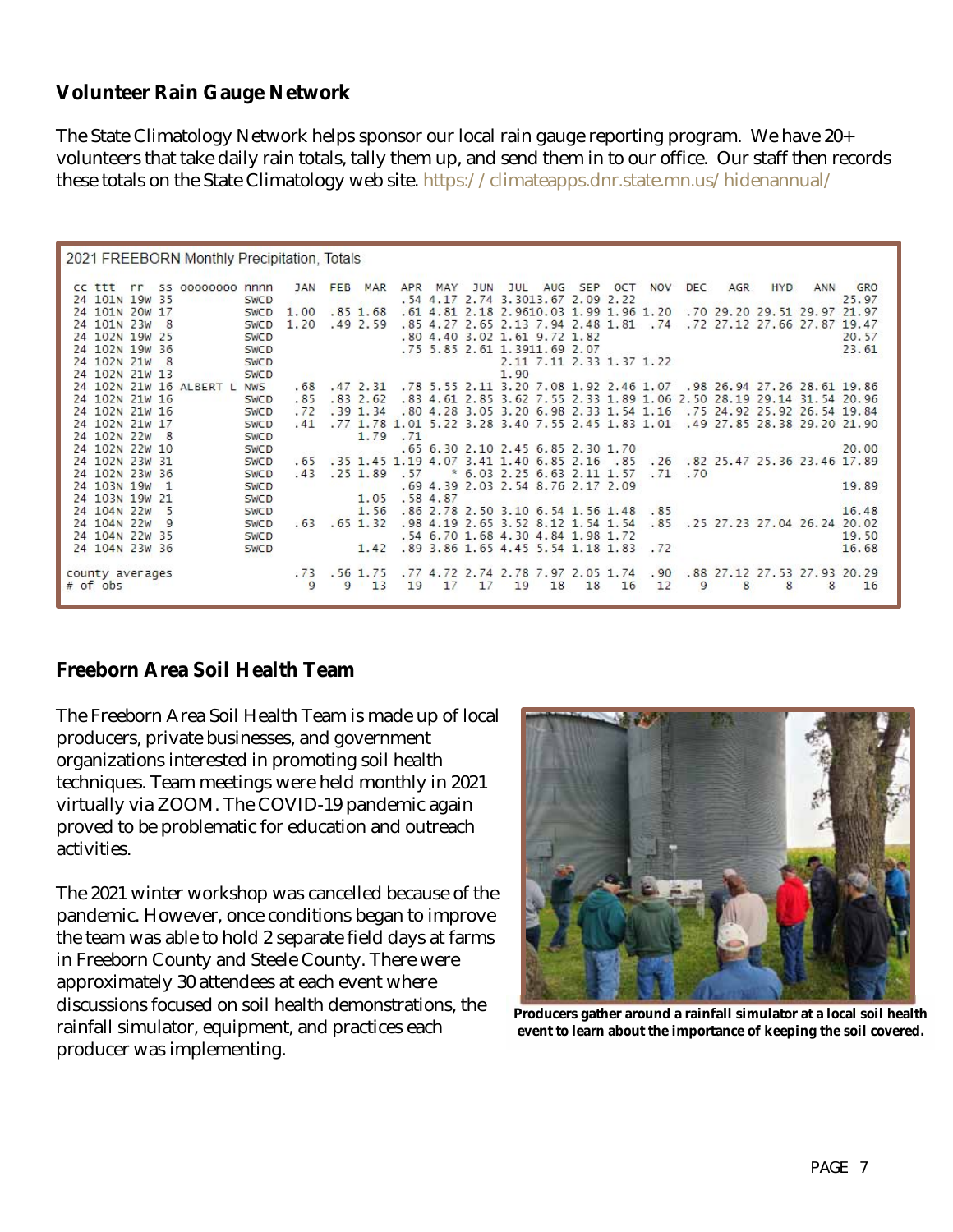#### **Greater Blue Earth River Basin Alliance (GBERBA)**



**GBERBA Watersheds and County Coverage** 

The Greater Blue Earth River Basin Alliance (GBERBA) is a joint powers organization consisting of ten Counties and SWCDs in the Blue Earth, Le Sueur, and Watonwan River Watersheds. GBERBA helps facilitate the sharing of ideas among local government units (LGUs) through technical meetings, policy meetings, and guest speakers.

GBERBA has continued to be a valuable organization for applying and receiving grants that the Freeborn SWCD and landowners can utilize for conservation projects. SWCD staff work with landowners in the GBERBA area to identify potential conservation issues and work towards solutions. Proposed solutions may use GBERBA cost share funds to implement Best Management Practices (BMPs), such as grade stabilization structures, grassed waterways, and cover crops.

#### **State Cost-Share**

Landowners were paid a total of \$49,252 in State-Cost Share dollars in calendar year 2021. Practices installed include 2 Grassed Waterways and 5 Cover Crop Contracts.



**WASCOB installed with State** 



**Cost Share funds. Aerial applied Cover Crop implemented with State Cost Share funds.** 



**First year inspection of WASCOBs installed with State Cost Share funds.** 

#### **A summary of RIM, RIM/WRP, WRP, and EWP Easements closed to date 12/31/2021**

| <b>Perpetual Easements --</b>                                               |          |       |
|-----------------------------------------------------------------------------|----------|-------|
| Five (5) Reinvest in Minnesota (RIM) Riparian Easements                     | 318.0    | acres |
| Six (6) Reinvest in Minnesota (RIM) Marginal Ag Land Easements              | 87.1     | acres |
| Eleven (11) Permanent Wetland Preserve (PWP) Easements                      | 221.8    | acres |
| Twelve (12) Reinvest in Minnesota (RIM) Wetland Restoration Easements       | 304.5    | acres |
| Nineteen (19) Conservation Reserve Enhancement Program (CREP)               | 612.0    | acres |
| Thirteen (13) Conservation Reserve Enhancement Program (CREP II)            | 557.0    | acres |
| Twenty-one (21) Conservation Reserve Enhancement Program (CREP III)         | 1,623.1  | acres |
| Fifty-one (51) RIM / WRP Wetland Restoration Easements                      | 4,073.0  | acres |
| Forty-four (44) Wetland Reserve Program (WRP) Wetland Restoration Easements | 2,853.6  | acres |
| Five (5) EWP Emergency Watershed Protection                                 | 250.2    | acres |
| <b>Total</b>                                                                | 10,900.3 | acres |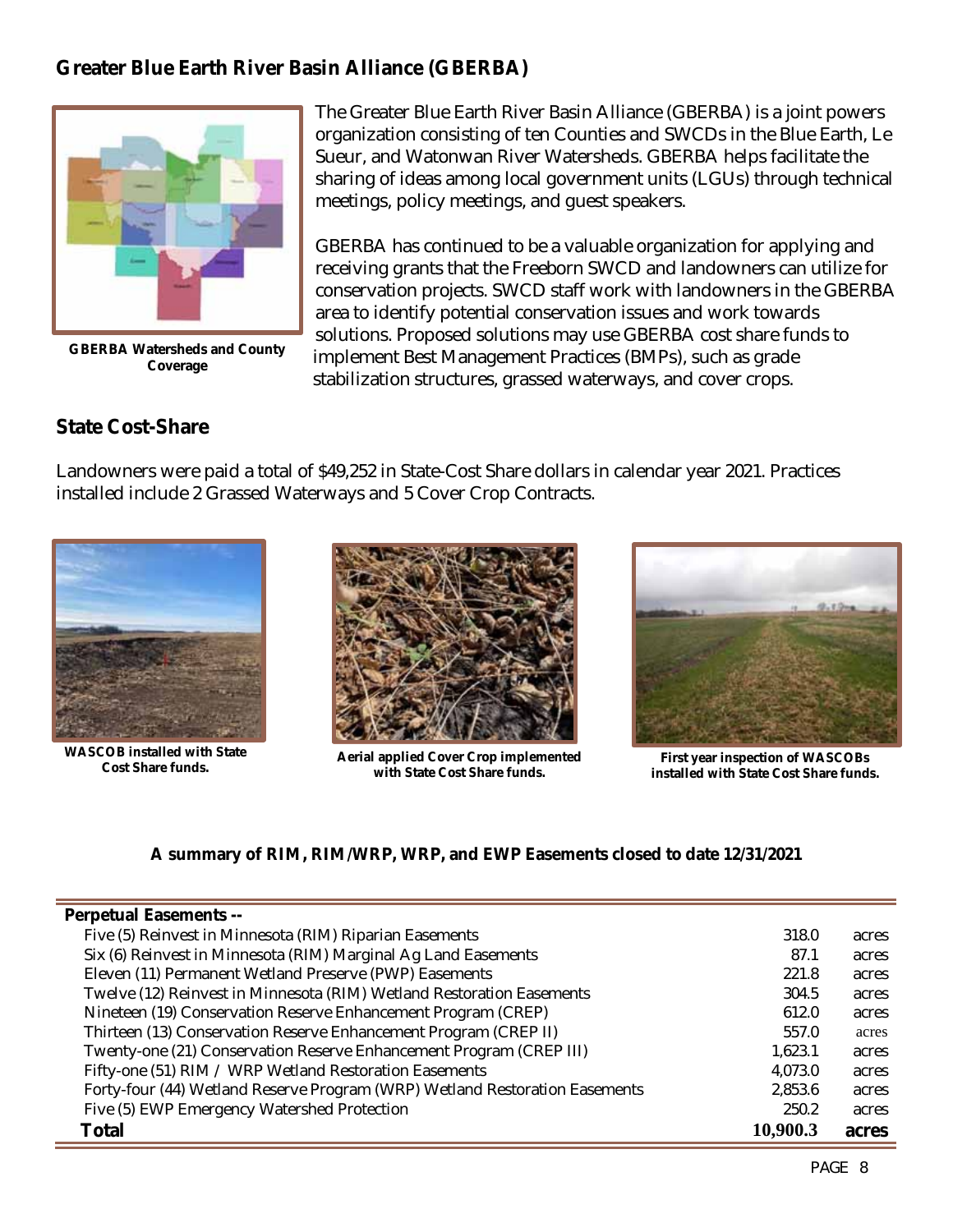#### **Minnesota Buffer Law**

Freeborn SWCD staff kept busy working with landowners to help them ensure they were complying with the Minnesota Buffer Law and to help bring those out of compliance into compliance with the Law. Alternative practices were taken into consideration for specific landowners, which included using filter strips, reduced tillage (no till or strip till) and cover crops, side inlet drainage, and negative slopes on the ditch bank.

SWCD staff is completing yearly monitoring on a third  $(1/3)$  of the parcels that are impacted by the buffer law. Landowners out of compliance with the buffer law can contact SWCD staff to work towards compliance, otherwise the county will send out enforcement action letters.



**Establishment of a Filter Strip along public waters to ensure compliance with the Buffer Law.** 

#### **Capacity Funding**



**Great Plains No-Till Drill** 

In 2021 the Capacity Funding continued to help assist landowners with cost share. Capacity funding also kept staff busy with project inspections, CRP plans, tree customers, soil health, buffer assistance, and water planning. The no till drill was used to seed native grass, pasture, and no-till soybeans. Approximately 210 acres of land were seeded with the drill in 2021. The SWCD again thanks legislators for the capacity funding as it has allowed Freeborn SWCD to take a big step toward meeting our goals and accomplishing our mission.

#### **MAWQCP**

It continued to be a challenging year and we had to modify our approach to meet with producers who were interested in being certified through the Minnesota Agricultural Water Quality Certification Program (MAWQCP), obtaining endorsements, or were up for review. There continues to be interest in the program throughout Southeast Minnesota with 33 producers certified in 2021. Freeborn County had 2 producers certified in 2021, 4 producers had amendments to their certifications, and eleven producers were up for review. As of January 3, 2022, there were 1,156 Certified Producers across the state.

MAWQCP takes a whole farm approach to conservation and improving water quality by assessing all owned and rented tracts and evaluating them on various categories. Producers who become certified are guaranteed Ag

Certainty, which is 10 years where they are deemed in compliance with any new



**MAWQCP sign posted by a producer's field.** 

State water quality regulations. The program is non-regulatory, and certification is completed on a voluntary basis. A signed application is an invitation for staff to contact the producer and from that initial contact a meeting is set up to gather the relevant information. Financial and technical assistance are available for certified and producers actively pursuing certification.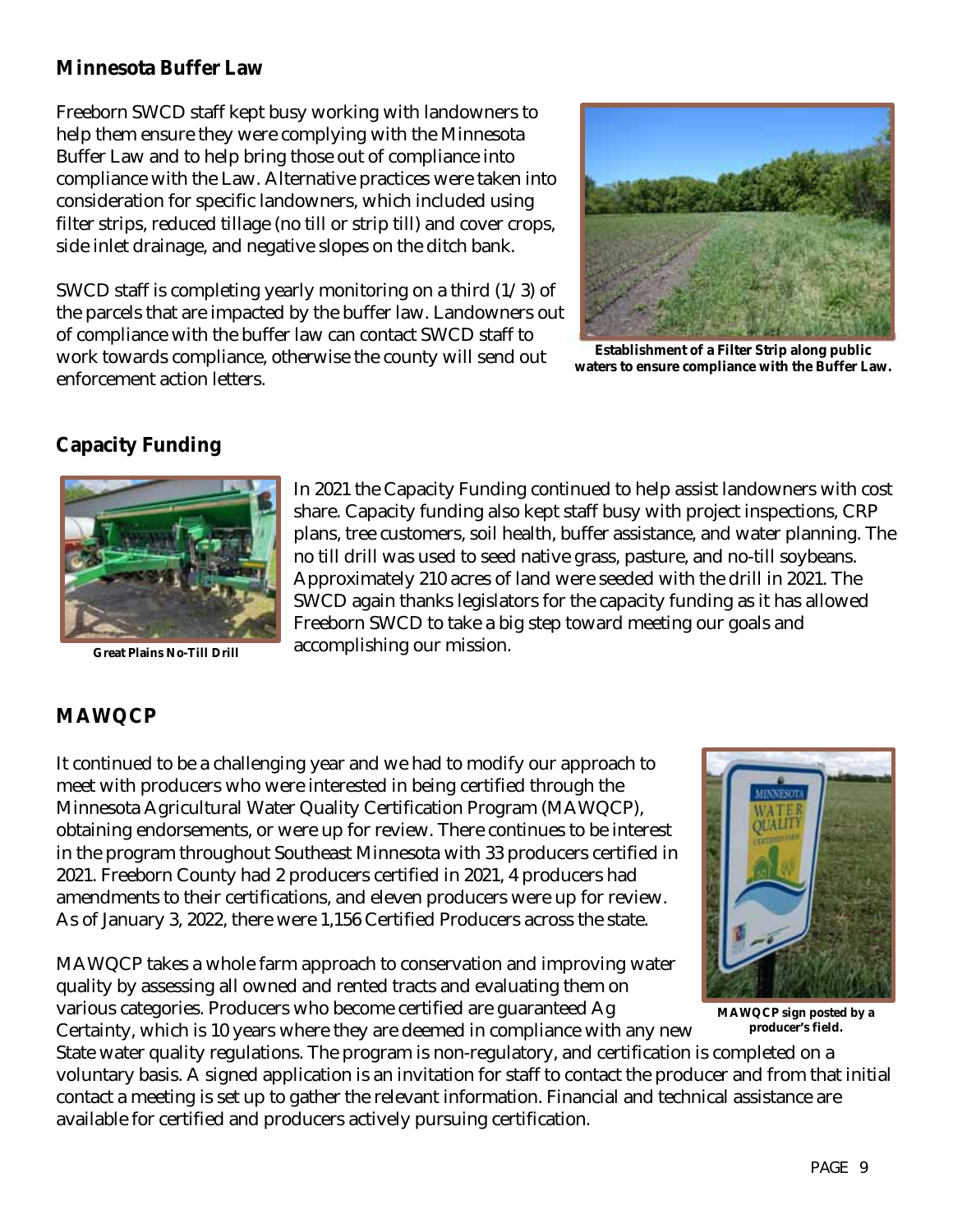#### **Conservation Easements**

 Freeborn Conservation Reserve Enhancement Program (CREP): There was construction completed on 4 RIM/CREP easements of approximately 530 acres. We closed 1 RIM/CREP easements of approximately 135 acres. There was native seeding completed/vegetation established on 4 RIM/CREP easements of approximately 465 acres. Also, restoration was completed on 6 RIM/CREP easements of approximately 650 acres. (Construction completed/vegetation established)



Steele Conservation Reserve Enhancement Program (CREP)

Assisted by Freeborn SWCD: There was construction completed on

**Photo of a restored conservation easement during a site inspection.** 

2 RIM/CREP easements of approximately 250 acres. Native seeding was completed/vegetation established on 1 RIM/CREP easements of approximately 35 acres. Also, restoration was completed on 3 RIM/CREP easements of approximately 285 acres. (Construction completed/vegetation established)

#### **NRCS Update**

Gary D. Kurer, Team Lead 19, USDA-NRCS

CONSERVATION TECHNICAL ASSISTANCE (CTA) AND CONSERVATION PROGRAMS

Environmental Quality Incentive Program: Eighteen (18) conservation plans were developed and eight (8) were accepted for financial assistance in FY 2021 for EQIP totaling \$149,042.

Conservation Stewardship Program: Three (3) CSP renewal applications were approved for a total of

\$600,501 obligated for a 5-year period on ,730 cropland acres. One (1) new classic CSP application was approved for 2021 for a total of \$170,00.

Conservation Reserve Program: Sixty-five (65) CRP plans were completed for re-enrollments and new enrollments. On-site eligibility investigations for continuous CRP practices such as windbreaks, grassed waterways, filter stirps, native habitat for pollinators, and wetland restoration were completed. 100% spot checks for CRP status reviews and practices certification were conducted and all deemed in compliance.

Outreach: Coordinated the outreach and preparation of a local work group meeting for Freeborn County SWCD in May 2021.

> USDA prohibits discrimination in all its programs and activities on the basis of race, color, national origin, age, disability, and where applicable, sex (including gender identity and expression), marital status, familial status, parental status, religion, sexual orientation, political beliefs, genetic information, reprisal or because all or part of an individual's income is derived from any public assistance.

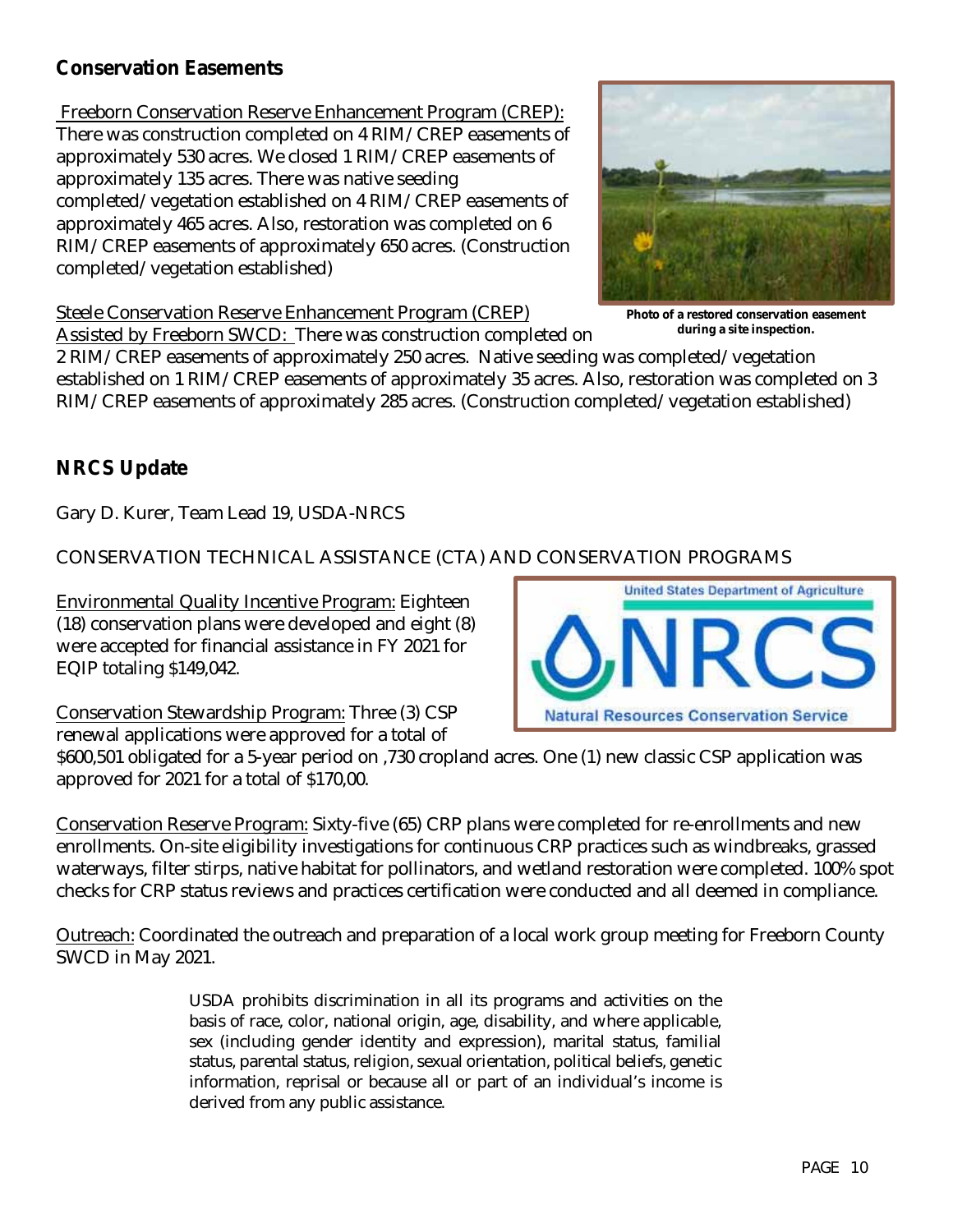# **Estimated Level of Conservation Assistance for Calendar Year**

Reported by Gary Kurer – NRCS Area 19 Team Lead

|                                                  | <b>PLANNED IN</b> | <b>APPLIED IN</b> | <b>EXPENDED</b>   |
|--------------------------------------------------|-------------------|-------------------|-------------------|
| <b>ITEM-EQIP PRACTICES</b>                       | 2021              | 2021              | <b>FUNDS 2021</b> |
| <b>Cover Crops</b>                               | 2,769 ac          | 2,699 ac.         | \$127,732         |
| <b>Grassed Waterways</b>                         | $0.8$ ac          | $0.8$ ac          | \$4,064           |
| Subsurface Drain                                 | 1,700 ft.         | 1,700 ft.         | \$3,247           |
| Seasonal High Tunnel for Crops                   | 1 ea.             | 0 ea.             | \$0               |
| Residue Management-No-Till/Strip Till/Mulch Till | $0$ ac.           | $0$ ac.           | \$0               |
| <b>Grade Stabilization Structures</b>            | 0 ea.             | 0 ea.             | \$0               |
| <b>Prescribed Grazing</b>                        | 35 ac.            | $0$ ac.           | \$0               |
| <b>Heavy Use Area Protection</b>                 | 40 ea.            | 0 ea.             | \$0               |
| Livestock Pipeline                               | 2550 ft.          | $0$ ft.           | \$0               |
| Fence (perimeter and/or interior)                | 16,000 ft.        | 3,750 ft.         | \$1,650           |
| <b>Watering Facilities</b>                       | 1 ea.             | 0 ea.             | \$0               |
| CNMP-CAP's                                       | 0 ea.             | 0 ea.             | \$0               |
| Water & Sediment Control Basins                  | 2 ea.             | 2 ea.             | \$8,313           |
| <b>Underground Outlets</b>                       | 1,750 ft.         | 1,750 ft.         | \$9,750           |
| <b>Diversions</b>                                | 0 ea.             | 0 ea.             | \$0               |
| <b>Critical Area Planting</b>                    | 0.8 ac.           | $0.8$ ac.         | \$400             |
| <b>Animal Mortality Facility</b>                 | 2 ea.             | 0 ea.             | \$0               |
| <b>Water Wells</b>                               | 0 ea.             | 0 ea.             | \$0               |
| <b>Pumping Plants</b>                            | 0 ea.             | 0 ea.             | \$0               |
| <b>Brush Management</b>                          | 10.3 ac.          | $0$ ac.           | \$0               |
| Wetland Restoration CP-23A sites for CRP         | 101.87            | 101.87            | ----              |
| Farmed Wetland and Buffer CP-27/28 sites for CRP | 17.67             | 17.67             | $--- -$           |
| Filter Strips CP-21 for re-enrolled CRP          | 209.80            | 209.80            |                   |
| Farmstead Windbreaks/Shelterbelts CP-16-CRP      | 0.9               | 0.9               |                   |
| Grassed Waterways CP-8 for CRP                   | 10.70             | 10.70             | ----              |
| <b>Engineering Requests Submitted</b>            | 5 ea.             | N/A               | N/A               |
| <b>TOTALS FOR 2021 CRP:</b>                      | 1,006 contracts   | 11,609.38 acres   | \$3,143,011       |
| <b>TOTALS FOR 2021 EQIP:</b>                     | See Above         | See Above         | \$228,450         |
| <b>TOTALS FOR 2021 CSP:</b>                      | 3,730 ac.         | 3,730 ac.         | \$600,501         |